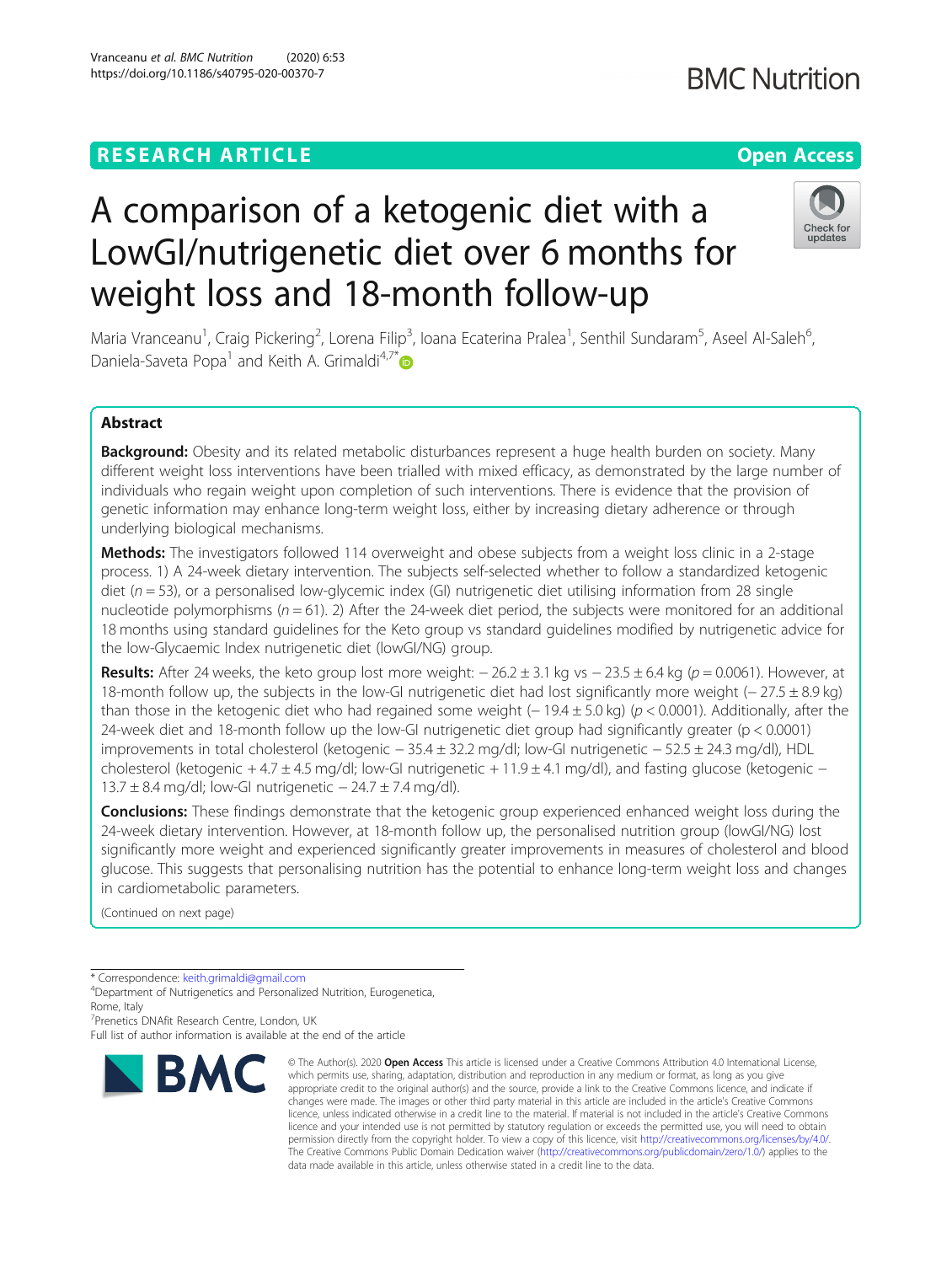(Continued from previous page)

**Trial registration:** [NCT04330209](https://clinicaltrials.gov/ct2/show/NCT04330209), Registered 01/04/2020, retrospectively registered.

Keywords: Glycaemic index, Genetic testing, Nutrigenetics, Weight loss, Ketogenic, BMI, Cholesterol

# Background

Obesity is characterised by excessive fat accumulation, and it is well established that the percentage of the population that is either obese or overweight is rising over time [[1\]](#page-10-0). Obesity is also associated with several health issues, including the development of metabolic syndrome, hypertension, cardiovascular disease, arthritis, and various cancers [\[2](#page-10-0)]. The causes of obesity are not simply the consumption of a greater amount of energy than is utilised; instead, obesity is a complex disorder, with many biological, psychological, and sociological factors combining in its development [[3\]](#page-10-0).

A considerable number of health interventions have been trialled to reduce obesity [\[2\]](#page-10-0). In terms of dietary interventions, the efficacy of these trials is mixed, with a sizeable proportion of dieters regaining more weight than they initially lose [\[4](#page-10-0)]. Emerging research suggests that the ability to place obese subjects on a personalised nutrition regime using genetic information may increase both adherence to that diet and subsequent post-diet nutrition, enhancing health outcomes [[5](#page-10-0)–[8](#page-10-0)]. This has been demonstrated in recent years in studies on gene-diet interactions and the emergence of nutrigenetics, a goal of which is to add a level of personalization to standard nutrition by adjusting it according to genetic variation. Prior studies suggest that specific genetic variants may increase susceptibility to certain disease states, but that this increased risk can be reduced or completely mitigated with dietary modification  $[9-12]$  $[9-12]$  $[9-12]$  $[9-12]$ . As an example, variation in *MTHFR* C677T genotype leads to alterations in plasma folate status [\[13\]](#page-10-0), which can increase the risk of hyperhomocysteinemia, potentially increasing the risk of cardiovascular disease  $[14]$  $[14]$  $[14]$ . However, in those with the risk  $(TT)$  genotype, intakes of greater than the recommended daily allowance (RDA) of folate are associated with a lowering of homocysteine to reference values [[9\]](#page-10-0). This indicates that a "one-size fits all" approach to nutrition is perhaps insufficient, and that individualised nutrient guidelines may improve population health.

Whilst obesity itself increases all-cause mortality [\[15](#page-10-0)], it is also associated with other issues that may negatively affect health, including elevated total cholesterol (TC) [[16\]](#page-10-0), lower high-density lipoprotein cholesterol (HDL) [[17\]](#page-10-0) and raised fasting blood glucose (FBG) [[18\]](#page-10-0). Management of these markers is important in optimising individual health and reducing mortality risk.

A key observation, made by many, is the unsurprising conclusion that hypocaloric dietary adherence, regardless of the diet macronutrient composition, is the most critical aspect of weight loss success [[19](#page-10-0)–[21\]](#page-10-0). Furthermore, ongoing adherence to healthy nutrition after the initial caloric restriction phase is equally critical to achieving longterm weight loss. A weight management study by Arkadianos et al. [[5\]](#page-10-0) utilised a nutrigenetic test which was not specifically targeted at weight loss. Participants were allocated into either a nutrigenetic or control group, similar in calories and macronutrient composition. Within the nutrigenetic group, diet was modified by the addition of certain micronutrients based on the genetic results, and small changes in macronutrients (e.g. a reduction in refined carbohydrate from a maximum of 10% calories to max 8% calories; reduction of glycaemic load (GL) (from a maximum of 100 to 70). Adherence was determined by clinic visits and questionnaires. Weight loss during the 24-week diet was similar in both groups, but during follow-up over a 1-year period, the nutrigenetic group maintained weight loss while the non-genetic group regained weight [[5\]](#page-10-0).

The aim of the present study was to observe weight loss 2-stage process:

- 1. A 24-week dietary intervention comparing two diets: The well-known, and generally the most effective in the short-term ketogenic diet [[22](#page-10-0)] vs. A lowGI/Nutrigenetic diet.
- 2. A second phase, lasting 18 months, utilising standard guidelines for the ketogenic group vs standard guidelines modified by nutrigenetic advice for the lowGI/NG group.

The study protocol was similar to Arkadianos et al. [\[5](#page-10-0)] and used a nutrigenetic test which had been further developed in the European Union (EU) funded consortium project EUROGENE [[23\]](#page-11-0). The addition of nutrigenetic advice was not designed nor proposed to patients as a weight loss diet, nor to predict either disease risk or obesity risk; the aim was to optimize the nutrient content of an individual's daily food intake, based on current understanding of an individual's genetic profile. Whilst an individual is achieving weight loss, food consumption is generally reduced and some nutrients in the diet may not be in adequate supply; nutrigenetics may be a tool to help achieve optimum nutrient content on an individual basis. Furthermore, the use of nutrigenetics in designing personalized diet and lifestyle programs has the potential to increase motivation and compliance with long-term lifestyle changes.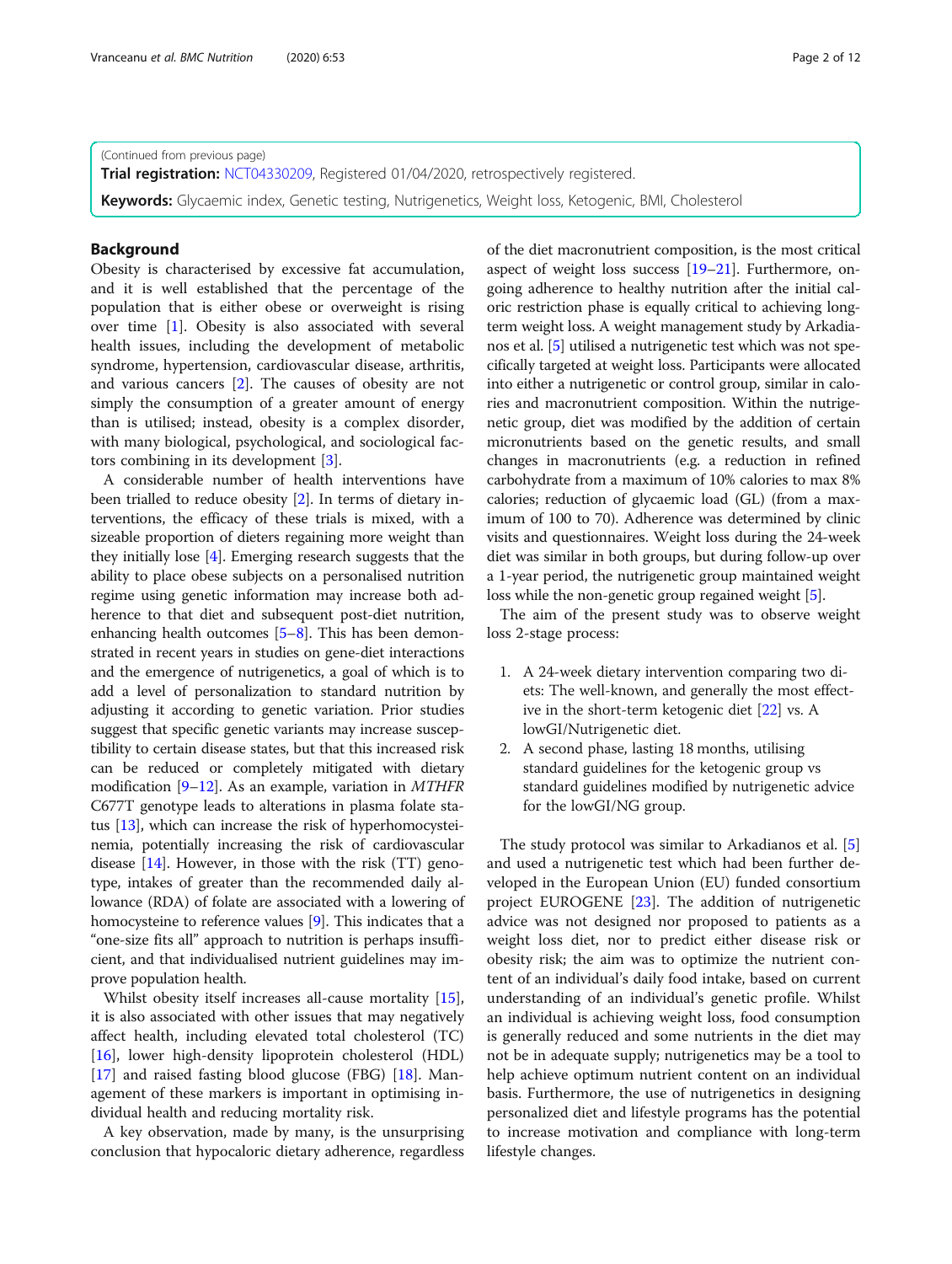<span id="page-2-0"></span>The primary objective was measurement of weight loss in the two groups after the 24-week diet and at 18 months of follow up. Secondary objectives were blood measurement of key risk factors, comprised of glucose, total cholesterol, and HDL cholesterol.

# **Methods**

One hundred fourteen subjects (1 overweight; 113 obese) subjects ( $M = 55$ ,  $F = 59$ , age 24-56y, all of Romanian heritage and similar socio-economic status), who were patients at a weight management clinic (Bucharest, Romania), gave written informed consent for their weight loss data to be prospectively analysed for this study. All patient data were handled according to the Romanian Code of Medical Deontology and in accordance with the Helsinki Agreement. Approval was given by the Ethics Committee of the University and Pharmacy, Cluj Napoca, Romania (registration number 444).

Upon enrolment at the weight management clinic, the subjects self-selected either a ketogenic diet or a low-GI nutrigenetic diet. A ketogenic diet was utilised as the comparison diet due to its reported efficacy in the treatment of obesity [[24\]](#page-11-0). Fifty-three subjects (25 female; age  $43.0 \pm 7.2y$ ) selected the ketogenic diet plan, and 61 subjects (34 female; age  $42.0 \pm 6.7$ y) selected the low-GI nutrigenetic diet plan. Subjects in the low-GI nutrigenetic diet group underwent DNA testing (NutriGENE by Eurogenetica Ltd./DNAfit, UK) for 28 Single Nucleotide Polymorphisms (SNPs) in 22 genes with good evidence of gene-diet/lifestyle interactions (Table 1). Overall participation in both diet groups cost a similar amount, comprised of approximately  $€300$  for the genetic test along with 1-month diet plan, initial evaluation, body composition, and medical history for the nutrigenetic group, and  $€280$  for the ketogenic group, providing Ketostix and the same evaluations. Further visits through

Table 1 Gene and polymorphisms tested in the low-GI nutrigenetic patient group

| Gene                  | Polymorphism               | Reference Allele Freq | Heterozygote | Alt | MAF |
|-----------------------|----------------------------|-----------------------|--------------|-----|-----|
| ACE [25, 26]          | Ins/Del (rs4646994)        | 25%                   | 54%          | 21% | 48% |
| ADRB2 [27, 28]        | Arg16Gly (rs1042713)       | 43%                   | 39%          | 18% | 38% |
| ADRB2 [27, 28]        | Gln27Glu (rs1042714)       | 44%                   | 44%          | 11% | 34% |
| APOC3 [29]            | C3175G (rs5128)            | 69%                   | 25%          | 7%  | 19% |
| APOA2 [30, 31]        | $-265$ T $>$ C (rs5082)    | 28%                   | 44%          | 28% | 50% |
| CAT [32]              | C-262 T (rs1001179)        | 56%                   | 41%          | 3%  | 24% |
| CYP1A2 [10, 33]       | $-163A > C$ (rs762551)     | 43%                   | 41%          | 16% | 37% |
| EPHX1 [34, 35]        | Tyr113His (rs1051740)      | 51%                   | 38%          | 11% | 30% |
| FABP2 [36]            | Ala54Thr (rs1799883)       | 54%                   | 43%          | 3%  | 25% |
| FTO [30, 37]          | A/T (rs9939609)            | 21%                   | 52%          | 26% | 48% |
| GPX1 [38]             | Pro198Leu (rs1050450)      | 57%                   | 43%          | 0%  | 21% |
| GSTT1 [39, 40]        | Ins/Del                    | 61%                   | 39%          |     |     |
| GSTM1 [39, 40]        | Ins/Del                    | 28%                   | 72%          |     |     |
| <b>HLA-DQ [41]</b>    | rs2395182_DQA1201          | 93%                   | 7%           | 0%  | 3%  |
|                       | rs7775228 DQB1202          | 72%                   | 28%          | 0%  | 14% |
|                       | rs2187668_DQ25             | 74%                   | 26%          | 0%  | 13% |
|                       | rs4639334 DQ7              | 72%                   | 20%          | 8%  | 18% |
|                       | rs4713586_DQ4              | 100%                  | 0%           | 0%  | 0%  |
|                       | rs7454108 DQ8              | 89%                   | 11%          | 0%  | 6%  |
| IL6 [42, 43]          | G-174C (rs1800795)         | 49%                   | 41%          | 10% | 30% |
| <b>LCT</b> [44]       | $-13,910$ -CT (rs4988235)  | 53%                   | 42%          | 5%  | 26% |
| LPL [45]              | C1595G (rs328)             | 74%                   | 23%          | 3%  | 15% |
| <b>MTHFR</b> [9, 13]  | C677T (rs1801133)          | 33%                   | 49%          | 18% | 43% |
| PPARG [46, 47]        | Pro12Ala (rs1801282)       | 84%                   | 15%          | 2%  | 9%  |
| SOD <sub>2</sub> [12] | C-28 T (rs4880)            | 26%                   | 54%          | 20% | 47% |
| TCF7L2 [11, 48]       | C/T (rs7903146)            | 52%                   | 43%          | 5%  | 26% |
| TNF [49, 50]          | G-308A (rs1800629)         | 62%                   | 36%          | 2%  | 20% |
| VDR [51, 52]          | $C > T$ (taq1) (rs1544410) | 39%                   | 38%          | 23% | 42% |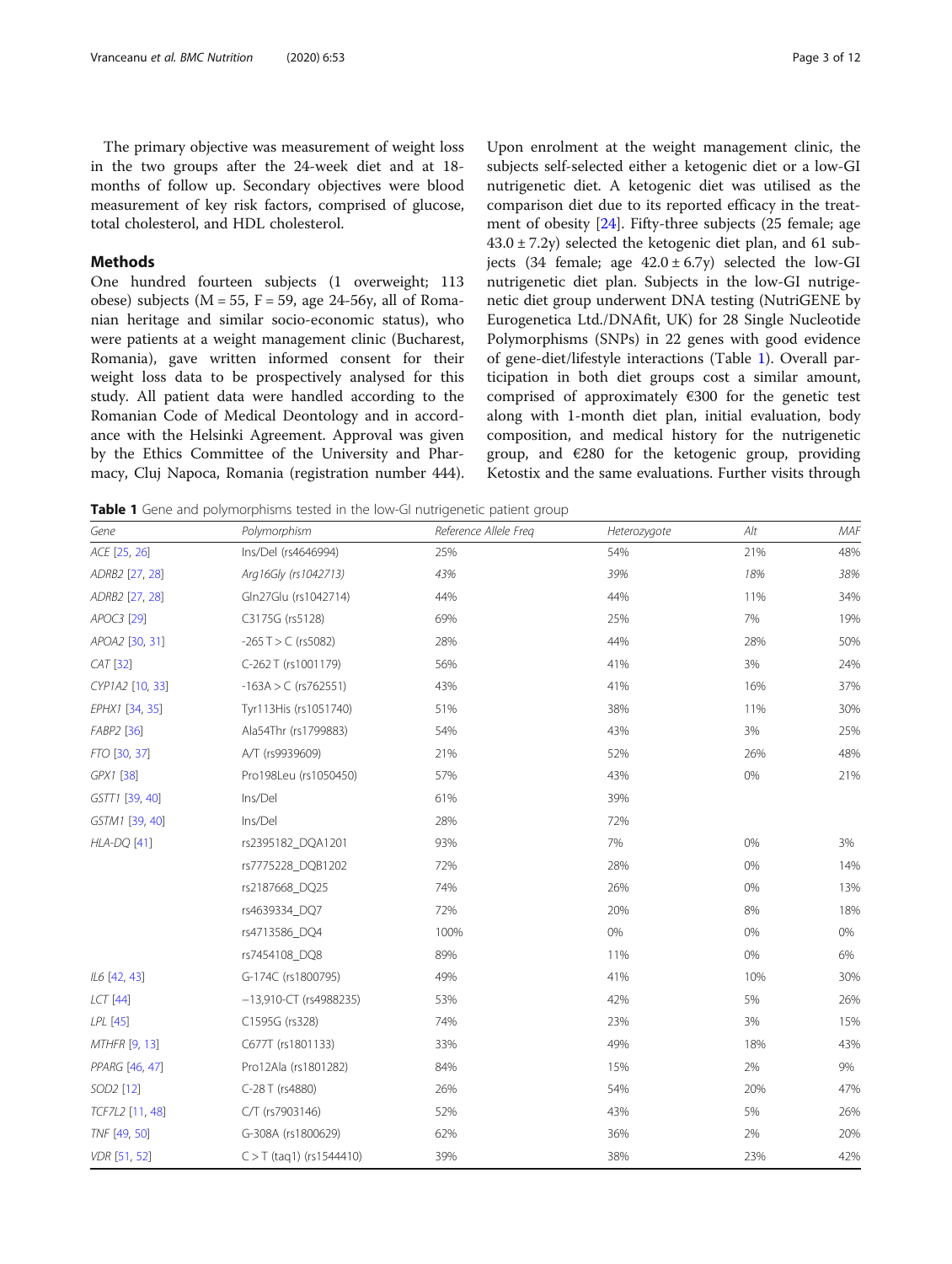the 24-week program the overall cost per patient was approximately €800. After 24 weeks diet follow up visits had no further cost, After the diet period, the subjects were monitored for an additional 18 months.

At the study onset, patients were not type 1 or type 2 diabetics, although many were hyperglycemic, a common issue in obese subjects. Any patients with records of any other disease were excluded prior to commencing the dietary intervention. The patients, apart from obesity, were otherwise "healthy". According to the Clinical Guidelines on the Identification, Evaluation, and Treatment of Overweight and Obesity in Adults [[53](#page-11-0)], an obese person is considered healthy if they present with fewer than three of these conditions:

- a waist measurement over 40 in. in men or over 35 in. in women
- triglyceride levels in the blood of  $> 200$  mg per deciliter (mg/dl)
- levels of high-density lipoprotein below 35 mg/dl
- fasting blood glucose > 120 mg/dl
- blood pressure ≥ 14/90 mmHg

# Diet overview

Both diets were followed for 24 weeks and contained approximately1600kcal per day. Both groups were provided with a meal plan and nutritional advice by the lead study author, a qualified nutritionist, a position requiring at least a Masters degree. After the 24-week study period, the subjects were monitored for an additional 18 months. Here, the ketogenic group followed population based nutrition and exercise guidelines, whilst the low-GI nutrigenetic group followed population based guidelines, slightly modified based on the genetic results of each patient. Other than the modifications to the standard diet and exercise program, the patients in both groups were treated in an identical manner.

## Ketogenic diet

The ketogenic diet group were instructed to consume ≤35 g of carbohydrates per day, and ≤ 10% of total calories were from saturated fats. Daily protein intake was set at 1.2 g/kg bodyweight for females, and 1.5 g/kg bodyweight for males. A sample day's menu is available in the supplementary materials (S[1\)](#page-9-0).

# Low-GI Nutrigenetic diet

The low-GI nutrigenetic diet group had individualised dietary instructions based on their genetic results; examples of the advice given are found in Table 2. The gene variants were selected based on previous evidence of gene-diet interactions, in which a nutrition or exercise intervention was demonstrated to modify the effect of the variation, and which fulfilled the criteria described in

Table 2 Examples of personalized recommendations given to the patients in Low-GI Nutrigenetic group in addition to base diet

| Personalized modifications to the standard guidelines based on<br>DNA profile     |                                                                                                                                                                                                                                                                        |
|-----------------------------------------------------------------------------------|------------------------------------------------------------------------------------------------------------------------------------------------------------------------------------------------------------------------------------------------------------------------|
| Variation in ACE, PPARG,<br>ADRB2 (Gln27Glu), TCF7L2,<br>FABP <sub>2</sub>        | Lower glycemic load (GL) diet,<br>extra fiber, reduction of added<br>sugars [3, 11, 25, 48]                                                                                                                                                                            |
| Variation in LPL, FTO, APOA2,<br>APOC3, ADRB2 (Arg16Gly),<br>ADRB3, PPARG, TCF7L2 | Restriction of saturated fats to no<br>more than 16 g/day with<br>concurrent increase in unsaturated<br>fat consumption, such as olive<br>oil [28]                                                                                                                     |
| Variation in GSTM1 and<br>GSTT1                                                   | Ensure consumption of an<br>adequate intake of cruciferous<br>vegetables - 200 g five times per<br>week [39]                                                                                                                                                           |
| Variation in GPX1                                                                 | Consume foods rich in selenium<br>such as Brazil nuts, fresh fish, meat,<br>wheat germs, brown rice, oats, and<br>onion. In case of low plasma<br>selenium, supplementation of 200<br>mcg/day was recommended [38]                                                     |
| Variation in TNF and IL6                                                          | Increased consumption of omega-3<br>rich foods. Green tea, turmeric,<br>ginger, rosemary, oregano were<br>also recommended, along with<br>supplementary omega 3 (1-2 g/<br>day) [49]                                                                                   |
| <b>Variation in MTHFR</b>                                                         | Increase consumption of folate-rich<br>foods (dark leafy greens, asparagus,<br>bean, peas, lentils, avocado, okra).<br>Supplementation with 400mcg<br>folate, 3 mg vitamin B6, 5 mg<br>vitamin B12, 2.5 mg vitamin B2,<br>12 mg zinc, and 250 mg of<br>TMG/betaine [9] |
| <b>Variation in CYP1A2</b><br>and EPHX1                                           | Increase consumption of<br>antioxidants, such as grapes,<br>blueberries, sweet potatoes and<br>orange vegetables. Decrease in<br>caffeine consumption. Decrease<br>consumption of grilled meat and<br>fish to 1-2 servings per week.<br>[10, 35]                       |
| Variation in SOD2<br>and CAT                                                      | Increase antioxidant consumption<br>through diet [12].                                                                                                                                                                                                                 |
| Variation in LCT                                                                  | Reduction of lactose, use<br>lactose-free dairy. [44]                                                                                                                                                                                                                  |
| <b>Variation in VDR</b>                                                           | Keep caffeine below 2 cups coffee/<br>day. Increase dairy component of<br>diet (yoghurt, cheese and low-fat<br>milk). If required add supplement<br>containing 800 IU vitamin D and<br>1300 mg Calcium. [51, 52]                                                       |
| Variation in HLA-DO                                                               | Check for symptoms of gluten<br>intolerance - refer to medical doctor<br>if necessary. [41]                                                                                                                                                                            |

[[54\]](#page-11-0). The genetic results of each individual were then analysed for sensitivity to carbohydrates (utilising SNPs in ACE, PPARG, TCF7L2, ADRB2 and FABP2) and saturated fats (ADRB2, ADRB3, APOA2, FABP2, FTO,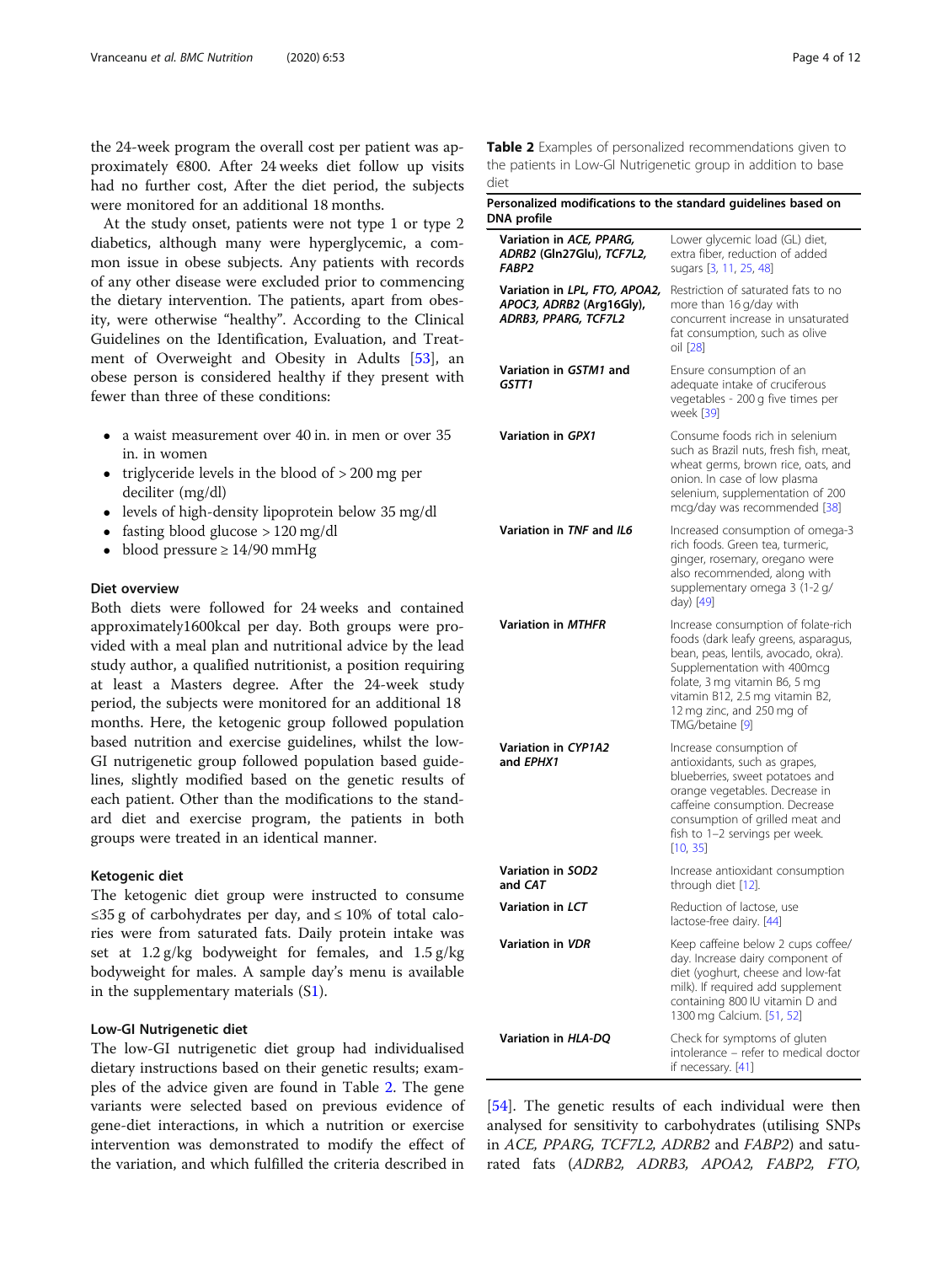PPARG). A score for both carbohydrate and saturated fat sensitivity was determined by utilising a point system, with the aggregate result being utilised. The base diet for each person was similar and was modified by refined carbohydrate content (maximum 10, 8%, or 6% total calories) and saturated fat content (maximum 10, 8%, or 6% total calories) according to the relevant sensitivity scores. Sample menus can be found in the supplementary files S[2](#page-9-0)-S[4.](#page-9-0) All subjects were advised to focus on whole-grain complex carbohydrates, as well as fruits and vegetables, as their primary sources of carbohydrates. Subject diets were also modified for some micronutrients and other macronutrients where the evidence is sufficient to deviate from the standard guidelines [\[54\]](#page-11-0). For example, individuals with a deletion allele for either GSTM1 or GSTT1 were recommended to increase their cruciferous vegetable intake [[39](#page-11-0)], whilst those with a C allele for CYP1A2 were recommended to limit their caffeine intake to < 200 mg/d [\[10](#page-10-0)].

# Exercise

Both groups were provided with general exercise advice and were asked to exercise for 30–45 min per day, 5 days per week. In both groups the exercise protocol for each person was carefully planned to avoid over-exertion in this overweight and generally sedentary cohort. The low-GI nutrigenetic group were given additional exercise advice, based on their results of six SNPs; ACE, ADRB2, ADRB3, FTO, PPARG and TCF7L2. As per the diet scoring, the results of each of these SNPs was combined, to give subjects guidance as to the volume of high, medium or low-intensity exercise recommended, total exercise duration was matched between the groups. Sample exercise plans are found in Supplementary Material file S[5](#page-9-0). Exercise adherence was based on questions at clinic visits.

# Dietary adherence

Patients visited the clinic every 2 weeks during the first 24 weeks for body measurements, and detailed dietary diaries were presented. Detailed diaries were maintained throughout the 24-week period, including the weighing of foods. All subjects received a menu plan with recipes. In addition, in the ketogenetic group, patients were taught how to test ketosis using Ketostix® (Ascensia Diabetes Care Holdings AG, Basel, Switzerland), measuring ketone bodies in the urine, which they did daily. Ketostix strips determine the presence of AA (acetoacetate). The end of the strip is passed through the urine stream and the colour then compared to the colour chart provided with the product. The scale is negative, trace, small, moderate, and large. Ketosis starts from "small". In the 18-month follow-up period, patients presented at the clinic every 6 months for further body measurements and blood measurements, along with dietary diary assessment and exercise assessment (via diary and step counter). Dietary macronutrient composition was also tested.

# Subject testing

Cheek cell samples were taken in the clinic using two buccal swabs from the respective companies. The samples were sent by courier to the laboratory (Synlab Italia Srl, Monza, Italy). For DNA extraction swabs were added to 550  $\mu$ l of sterile, nuclease-free H<sub>2</sub>O and DNA extracted with QIASYMPHONY DSP DNA Mini kit eluted in 100 μl liquid. The genotype analysis was done with MassARRAY system with iPLEX chemistry (ex-Sequenom now called Agena) on a 384 chip. Primers and PCR conditions were designed with Agena Assay Design Suite (ADS) software. Through this process, genetic information (Table [1\)](#page-2-0) was determined.

Fasting venous blood samples were taken at baseline, 24-weeks and 104-weeks to determine total cholesterol (TC), high density lipoprotein (HDL) cholesterol, and fasting blood glucose (FBG). TC and HDL concentrations were measured using an enzymatic colorimetric method (CHOL-CHOD-PAP, HDL Homogenic Enzymatic reaction, Roche Diagnostic, Germany). FBG was determined using an enzymatic kit (Glucose GOD-PAP, Roche Diagnostic, Germany). Weight and height were also measured, and body mass index (BMI) was calculated by dividing each subject's weight (kg) by the square of their height (m).

# Statistical analysis

All genotype distributions were tested for deviation from the Hardy-Weinberg equilibrium by a  $\chi$ 2 test with 1 df  $(P > 0.05)$ . Means, standard deviations and 95% confidence intervals were calculated for test scores at baseline, 6 weeks, 12 weeks, 24 weeks and 2 years (104 weeks). Percentage weight and BMI change for each individual participant was calculated for all post-baseline time points. Percentage changes for each individual participant in TC, HDL and FBG were calculated between baseline and 2 years. Normality was determined utilising Shapiro-Wilks. Data were analysed using ANCOVA. To reduce the chances of a type-I error, significance was set at  $p < 0.001$  for secondary objectives [[55\]](#page-11-0). Percentage change from baseline was calculated by subtracting baseline data from the measurement at a given time point, dividing by the baseline measurement, and multiplying by 100. Data were analysed using Microsoft Excel 15.29 (Microsoft Corporation, Redmond, WA, USA) and IBM SPSS Statistics 23 (IMB Corporation, Armonk, NY, USA). All data are reported as mean (95% CI) unless otherwise specified.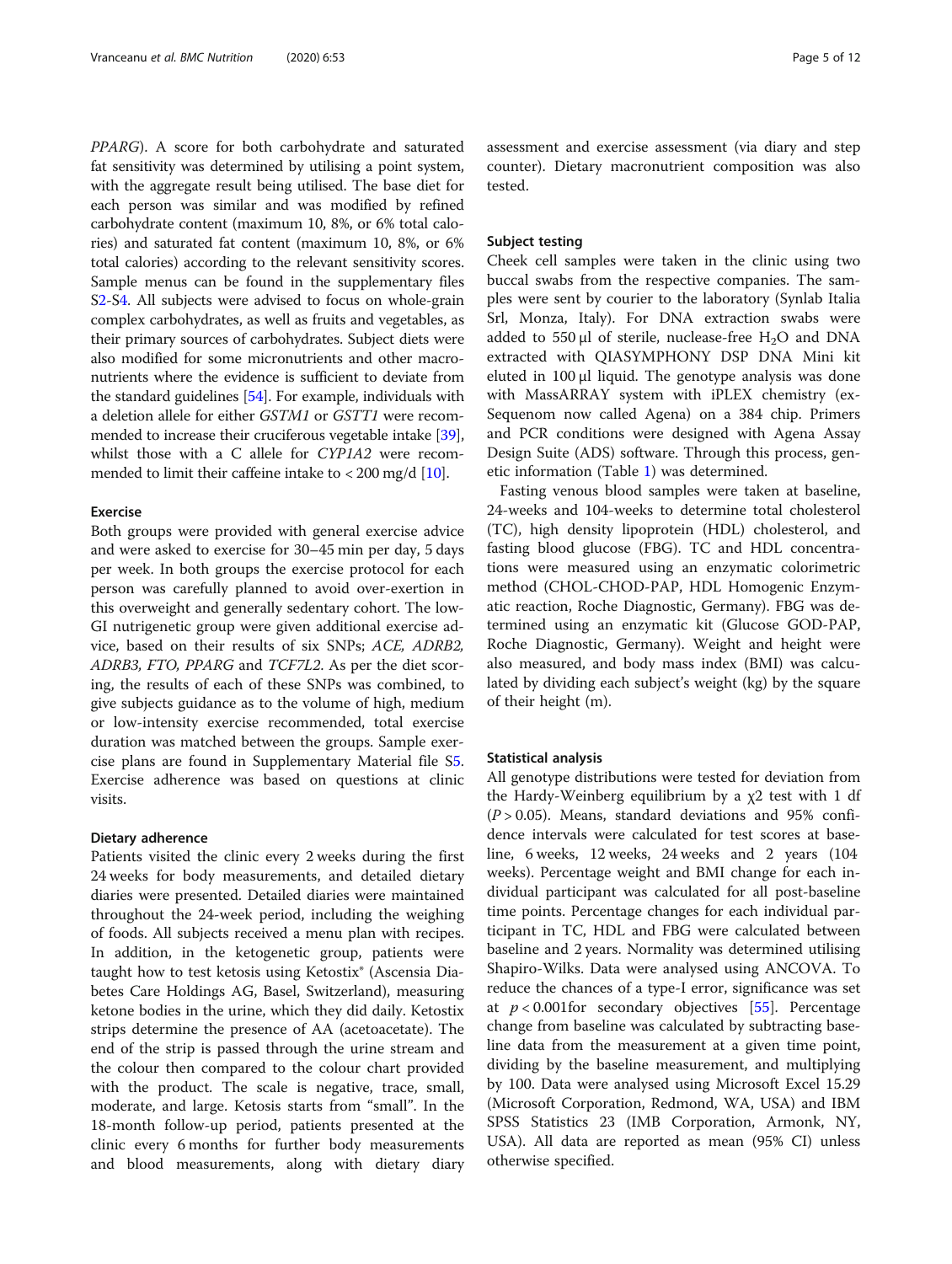# Results

# Genotype frequencies

SNP minor allele and genotype frequencies were calculated from all subjects who completed the study and for which DNA data were available  $(n = 61)$ . Genotype distributions did not deviate from Hardy-Weinberg expectations. Minor allele frequencies in our subjects were in close agreement with those listed for populations of European ancestry on dbSNP [\[56\]](#page-11-0).

# Baseline phenotype

Table 3 illustrates the baseline characteristics of all subjects. There were no significant differences at baseline between the groups in terms of age, sex, body weight, or BMI. Except for one subject in the low-GI nutrigenetic group who was classified as overweight (BMI 25.1–30  $\text{kg/m}^2$ ) all subjects were classified as obese (BMI > 30  $\text{kg/m}^2$ ) according to BMI. There were no significant differences between the groups regarding mean total cholesterol or mean HDL at baseline. There were significant differences in terms of mean fasting blood glucose at baseline, with the low-GI nutrigenetic group having significantly lower ( $p < 0.0001$ ) values.

# Diet & nutrition adherence

All participants completed the 24-week study and 18-month follow up. In the first 4 weeks, all patients in the ketogenic group maintained ketosis. In the following weeks, 13 patients went out of a ketosis state; following dietary data analysis, it was determined that that 8 patients exceeded the amount of carbohydrates required to maintain ketosis, and 5 patients consumed higher protein than prescribed, which triggered gluconeogenesis. After re-adjusting the diet, these patients regained their ketosis state. Within the first year of follow up, 17 patients in the ketogenic group reported having deviated at least 3 times a month from the nutrition plan, consuming foods other than those prescribed. In the second year of follow-up, 24 patients were found to have diverged frequently from the nutrition plan due to special family events, social events, holidays, prolonged weekends and in some cases lack of motivation.

In the low-GI nutrigenetic group, during the 24-week diet phase, all patients successfully followed their individual diet plan. In follow up, 10 patients reported small deviations from the nutrigenetic nutrition plan, with these deviations relating to weddings, holidays, or anniversary events. The patients in the low-GI nutrigenetic group demonstrated greater adherence and consistency.

#### Change in body mass and weight loss

Body mass changed in both diet groups, with similar weight loss at 6 and 12 weeks while at 24 weeks the ketogenic group had lost more weight compared to the low-GI nutrigenetic group. The ketogenic diet was associated with a 17.2% loss in body mass at 18-month follow up, which represented a significant ( $p < 0.0001$ ) reduction. The low-GI nutrigenetic group was associated with a significant ( $p < 0.0001$ ) reduction in body mass, with a mean reduction on 25.3%. When examining for differences between the groups, clear differences emerge at the two-year time point, with the low-GI nutrigenetic group continued to lose weight  $(p < 0.0001)$  while the ketogenic group had regained some weight compared to the 24-week time point (Table [4](#page-6-0)). Figure [1](#page-6-0) details the percentage change in weight loss within each group.

# Health data

The results for metabolic health data are shown in Table [5](#page-7-0) and Figs. [2](#page-8-0) and [3.](#page-9-0) Here, we see that at 18-month follow up, the low-GI nutrigenetic group was associated with a significantly greater  $(p < 0.0001)$  decrease in both total cholesterol and fasting blood glucose when compared to the ketogenic diet group (Table [5\)](#page-7-0). Similarly, the low-GI nutrigenetic group was associated with a positive HDL change (i.e. increase) to a significantly ( $p <$ 0.0001) greater extent than the ketogenic diet group (Table [5](#page-7-0)). There were significant differences in terms of mean fasting blood glucose at baseline, with the low-GI nutrigenetic group being associated with significantly lower values. However, there was considerable overlap at baseline between the two groups. This overlap became more marked at the 24-week point, with less difference

Table 3 Baseline Characteristics of Subjects. All data are reported as mean (95% CI) unless otherwise specified

| <b>Ketogenic Diet</b> | <b>Low-GI Nutrigenetic Diet</b> | <i>p</i> -value |
|-----------------------|---------------------------------|-----------------|
| 53                    | 61                              |                 |
| $43.0 \pm 7.2$        | $42.0 \pm 6.7$                  | 0.424           |
| 47.2%                 | 55.7%                           | 0.361           |
| 113.0 (109.4-116.6)   | 108.5 (104.4-112.6)             | 0.106           |
| 37.2 (36.4-38.1)      | 37.0 (35.9-38.2)                | 0.789           |
| 245.6 (234.8-256.5)   | 242.0 (235.0-249.0)             | 0.56            |
| 45.1 (43.4–46.8)      | 47.6 (46.4-48.8)                | 0.16            |
| 120.5 (119.4-121.5)   | 105.7 (103.5-108.0)             | < 0.0001        |
|                       |                                 |                 |

Data were analysed using ANCOVA, with significance set at  $p < 0.05$  for primary observations and  $p < 0.001$  for secondary observations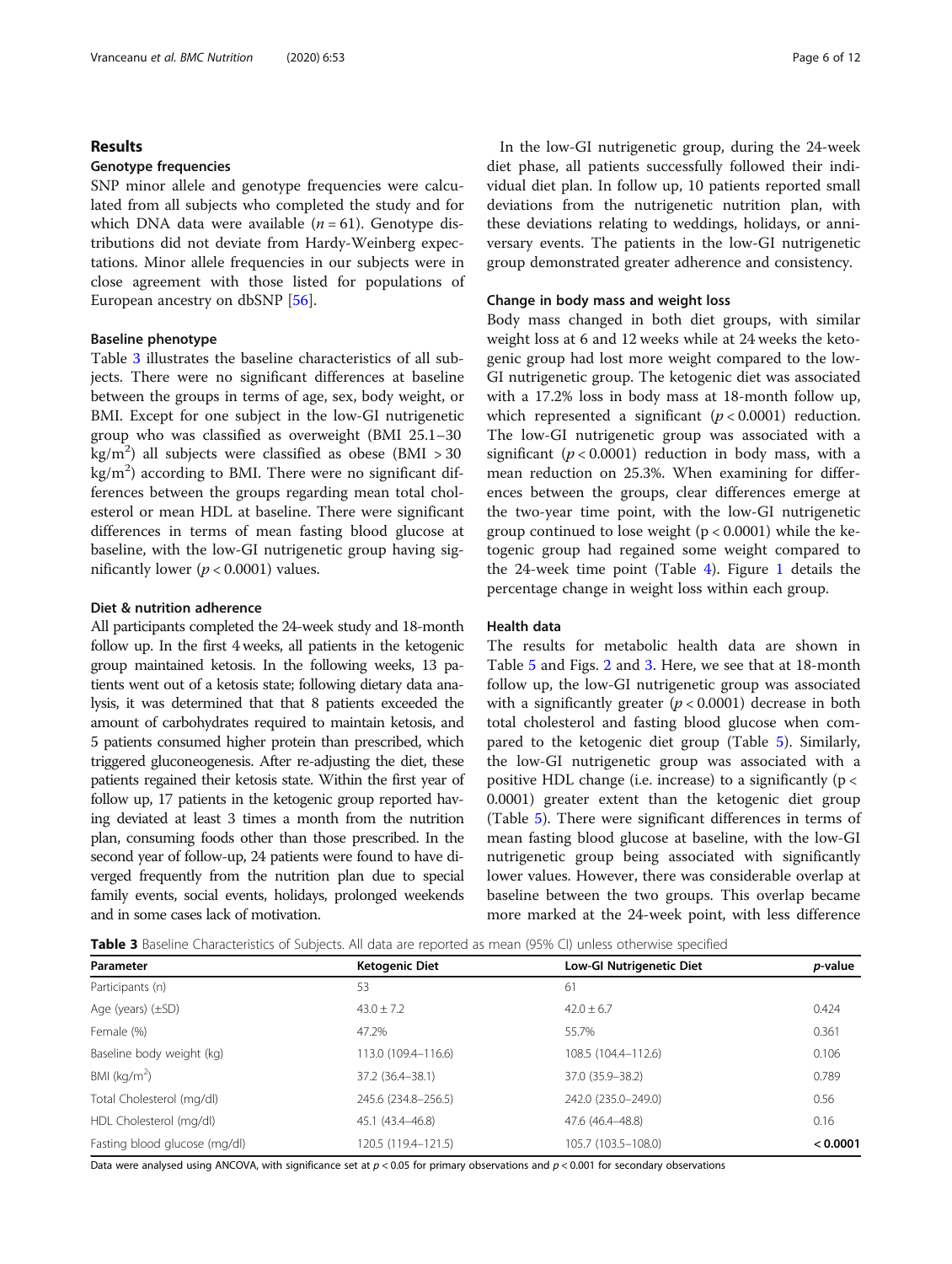| Time<br>Point | Ketogenic group ( $n = 53$ )                                |                                | Low-GI Nutrigenetic group ( $n = 61$ )                      | Significance                   |          |
|---------------|-------------------------------------------------------------|--------------------------------|-------------------------------------------------------------|--------------------------------|----------|
|               | Weight as % of baseline<br>$\Delta$ kg vs baseline (95% CI) |                                | Weight as % of baseline<br>$\Delta$ kg vs baseline (95% CI) |                                |          |
| Baseline      | 100%                                                        |                                | 100%                                                        |                                |          |
| 6 weeks       | 93.7                                                        | $-7.2$ ( $-7.5$ to $-6.9$ )    | 93.3                                                        | $-7.2$ ( $-7.7$ to $-6.7$ )    |          |
| 12 weeks      | 87.9                                                        | $-13.7$ ( $-14.1$ to $-13.3$ ) | 85.8                                                        | $-15.5$ (-16.5 to -14.4)       | 0.0029   |
| 24 weeks      | 76.8                                                        | $-26.2$ ( $-27.1$ to $-25.4$ ) | 78.4                                                        | $-23.5$ ( $-25.1$ to $-21.9$ ) | 0.0061   |
| 2 years       | 82.8                                                        | $-19.4$ ( $-20.8$ to $-18.0$ ) | 74.7                                                        | $-27.5$ ( $-30.8$ to $-24.3$ ) | < 0.0001 |

<span id="page-6-0"></span>Table 4 Body mass (kg) changes between diet groups

Data were analysed using ANCOVA, with significance set at  $p < 0.05$  for primary observations

in the mean values. The two groups diverged again at the two-year follow up point (Fig. [2](#page-8-0)). Figure [3](#page-9-0) shows the individual participant metabolic health data. Finally, the low-GI nutrigenetic group was associated with a significantly  $(p < 0.0001)$  greater reduction in fasting glucose compared to the ketogenic diet group at the 18-month follow up point (Table [5\)](#page-7-0).

# Discussion

The main findings of this study are (1) after 6 months diet the ketogenic group lost more weight compared to the LowGI/nutrigenetic group (26.2 kg vs 23.5 kg;  $p =$ 0.0061) (2). After 18-month follow-up the ketogenic

group had regained some of the weight lost but the LowGI/nutrigenetics group continued to lose weight, at a slower rate (19.4 kg vs  $27.5$  kg;  $p < 0.0001$ ). The LowGI/nutrigenetic group, after 18-month follow-up, also reported better results for total cholesterol, HDL and glucose. Also, though a few individuals of the LowGI/nutrigenetic group had regained some weight at 18-month follow-up (Fig. 1) all 61 were below the pre-diabetes blood glucose level of 100 mg/dl while only 16 of 53 of the keto group were below that level (Fig. [2\)](#page-8-0).

These results mirror previous those of previous studies, such as those by Arkadianos et al. [\[5](#page-10-0)]. In the current

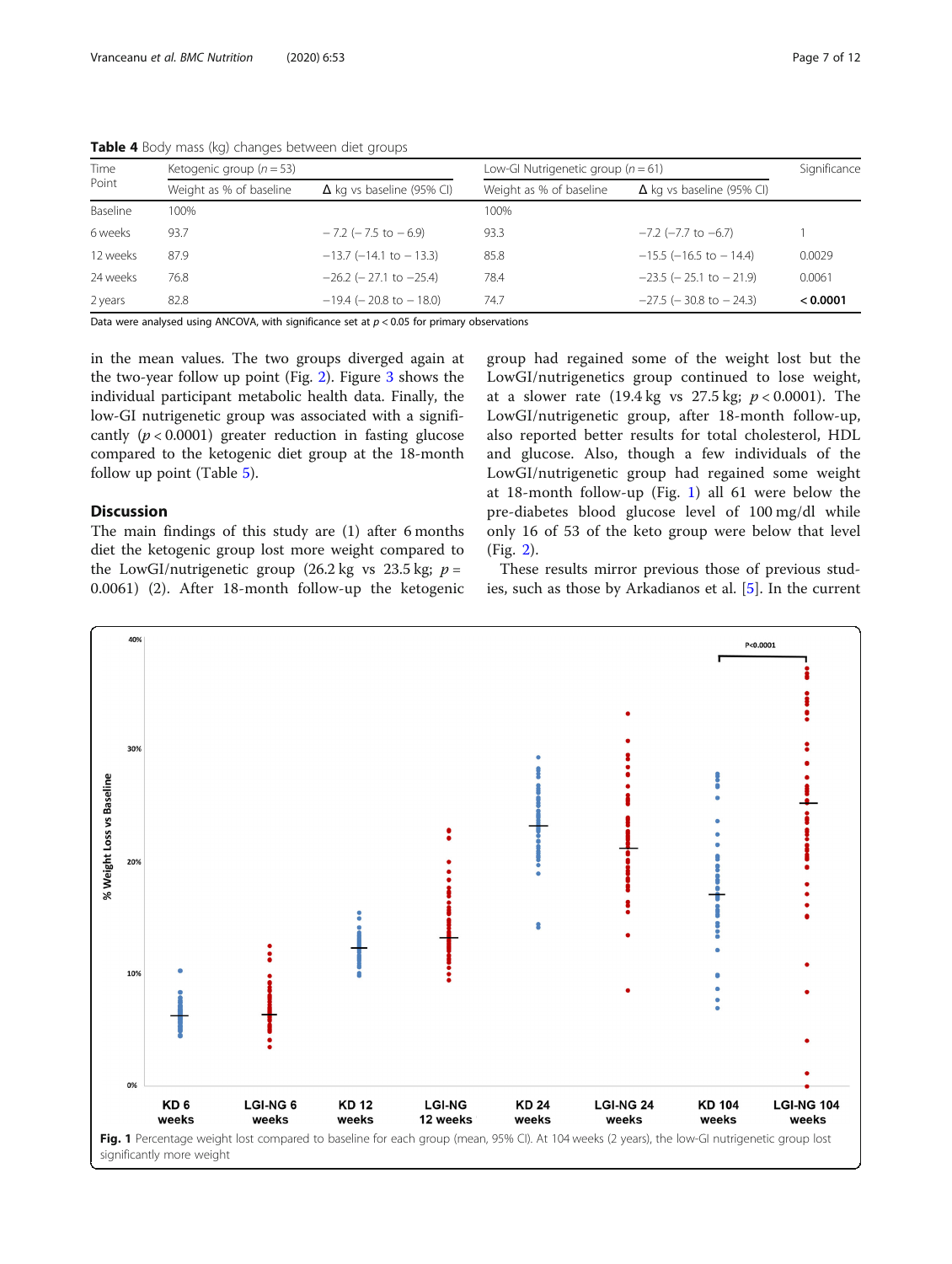|                                              | Total Cholesterol (mg/dl)          |                                     |          | HDL Cholesterol (mg/dl)  |                          | Fasting blood glucose (mg/dl) |                                 |                                 |          |
|----------------------------------------------|------------------------------------|-------------------------------------|----------|--------------------------|--------------------------|-------------------------------|---------------------------------|---------------------------------|----------|
|                                              | Ketogenic                          | Low-GI<br>Nutrigenetic              | P        | Ketogenic                | Low-GI<br>Nutrigenetic   | Р                             | Ketogenic                       | Low-GI<br>Nutrigenetic          | Р        |
| Baseline                                     | 245.6 (234.8-<br>256.5             | 242.0 (235.0-<br>249.0              | 0.56     | $45.1(43.4 -$<br>46.8    | 47.6 (46.4-<br>48.8)     | 0.16                          | 120.5 (119.4-<br>121.5          | 105.7 (103.5-<br>108.0          | < 0.0001 |
| 24 weeks                                     | 185.8 (181.4-<br>190.2)            | 210.3 (205.5-<br>215.0              | < 0.0001 | 54.1 (52.8-<br>55.4      | $55.2(54.3 -$<br>56.0)   | 0.182                         | $98.2(96.7 -$<br>99.5           | 87.0 (85.6-88.3)                | < 0.0001 |
| 2 years                                      | 210.2 (204.7-<br>215.7             | 189.4 (187.7-<br>191.1)             | < 0.0001 | 49.8 (48.8–<br>50.9      | $59.5(59.1 -$<br>60.0    | < 0.0001                      | 106.8 (104.4-<br>109.1)         | 81.1 (80.2-81.8)                | < 0.0001 |
| Mean % Change<br>at 2 years from<br>baseline | $-13.0\%$ (-16.0<br>to $-10.0\%$ ) | $-20.9\%$ ( $-22.8$<br>to $-19.0\%$ | < 0.0001 | $11.6\%$ (8.7-<br>14.5%) | 26.1% (23.3-<br>$29.1\%$ | < 0.0001                      | $-11.3\%$ (-13.2)<br>to $-9.4%$ | $-22.9\%$ (-24.3<br>to $-21.7%$ | < 0.0001 |

<span id="page-7-0"></span>Table 5 Differences in cardiometabolic parameters between both groups at different time points. All data are reported as mean (95% CI)

Data were analysed using ANCOVA, with significance set at  $p < 0.05$  for primary observations and  $p < 0.001$  for secondary observations

study, these differences became more apparent over time; during the 18-month post-diet timeframe, particularly regarding changes in body weight. Indeed, up to the 24-week time point, there were significant differences between the diet groups in terms of body weight change and biomarker improvement in favour of the ketogenic group.

Long term maintenance of weight loss requires permanent lifestyle changes in exercise and eating habits. These changes need to be significant but not necessarily radical or unachievable if planned over several years of gradual but sustainable weight loss. Nutrigenetic modifications, as part of personalized nutrition (PN) add a small part to the overall diet, with an obvious question being whether it improves adherence to healthy nutrition. Nutrigenetics includes advice dependent on genetic results and following the straight-forward gene-diet advice the aim is that the overall eating pattern will improve. Nutrigenetic PN does not create complex personalized diets, merely slight differences between diet types.

One possibility for this enhanced long-term weight loss, combined with improvements in markers of metabolic health, is that healthy eating compliance is greater when nutrigenetics is used to modify the standard nutrition guidelines at the end of the dieting phase. The dietary adherence data in this study agrees with this possibility, as does previous research in personalized nutrition. Nielsen and El-Sohemy [\[57\]](#page-11-0) reported that participants tend to find genetically tailored nutritional advice useful. A subsequent study by the same authors [[8\]](#page-10-0) reported that personalized dietary advice based on a person's genetic makeup improves eating habits compared to current 'one-size-fits-all' dietary recommendations. The authors reported that subjects who received DNAbased dietary advice started to show improvements to their diets after 3 months, with the changes becoming more apparent after 12 months. A recent randomised controlled trial of nutrigenomics-guided lifestyle intervention reported "Weight management interventions guided by nutrigenomics can motivate long-term improvements in dietary fat intake above and beyond gold-standard population-based interventions." [\[6\]](#page-10-0).

Some studies exploring the genetic risk of common diseases have found varying results, with some reporting that knowledge of genetic risk score has little impact on behaviour [\[58\]](#page-11-0). Key differences with personalized nutrigenetics studies, compared to genetic risk studies, include that (a) genetic information is linked only to nutrient/lifestyles requirements and is not explicitly linked to disease risk and (b) the information given to individuals includes precise advice on increasing or decreasing specific food groups. Thus, adherence to a dietary/lifestyle intervention appears to be more successful in nutrigenetics compared to a genetic disease risk score, which often do not come with personalised nutrition guidelines to mitigate any increased risk. As a result, there is increasing evidence that one of the main benefits with nutrition and genetics is that of behavioural change [[59\]](#page-11-0).

It is important to note some potential limitations to this current study. The mechanisms underpinning the enhanced weight loss and health improvements in the low-GI nutrigenetic group are unclear; it may be potentially due to dietary adherence, or specific biological mechanisms, which were not tested. It is also possible that the effects were placebo or expectancy mediated in nature. Additionally, the lead study author was not blinded to the results of each individual's genotype results, which may have affected the study outcome.

Another limitation is that in this study the associations observed with the low GI/nutrigenetic diet were only in comparison to a ketogenic diet, it would have been ideal to have other groups including lowGI only, without nutrigenetics – but that wasn't feasible with the resources available and we had showed previously that a lowGI/nutrigenetics diet gave better long-term results to lowGI only [\[5](#page-10-0)].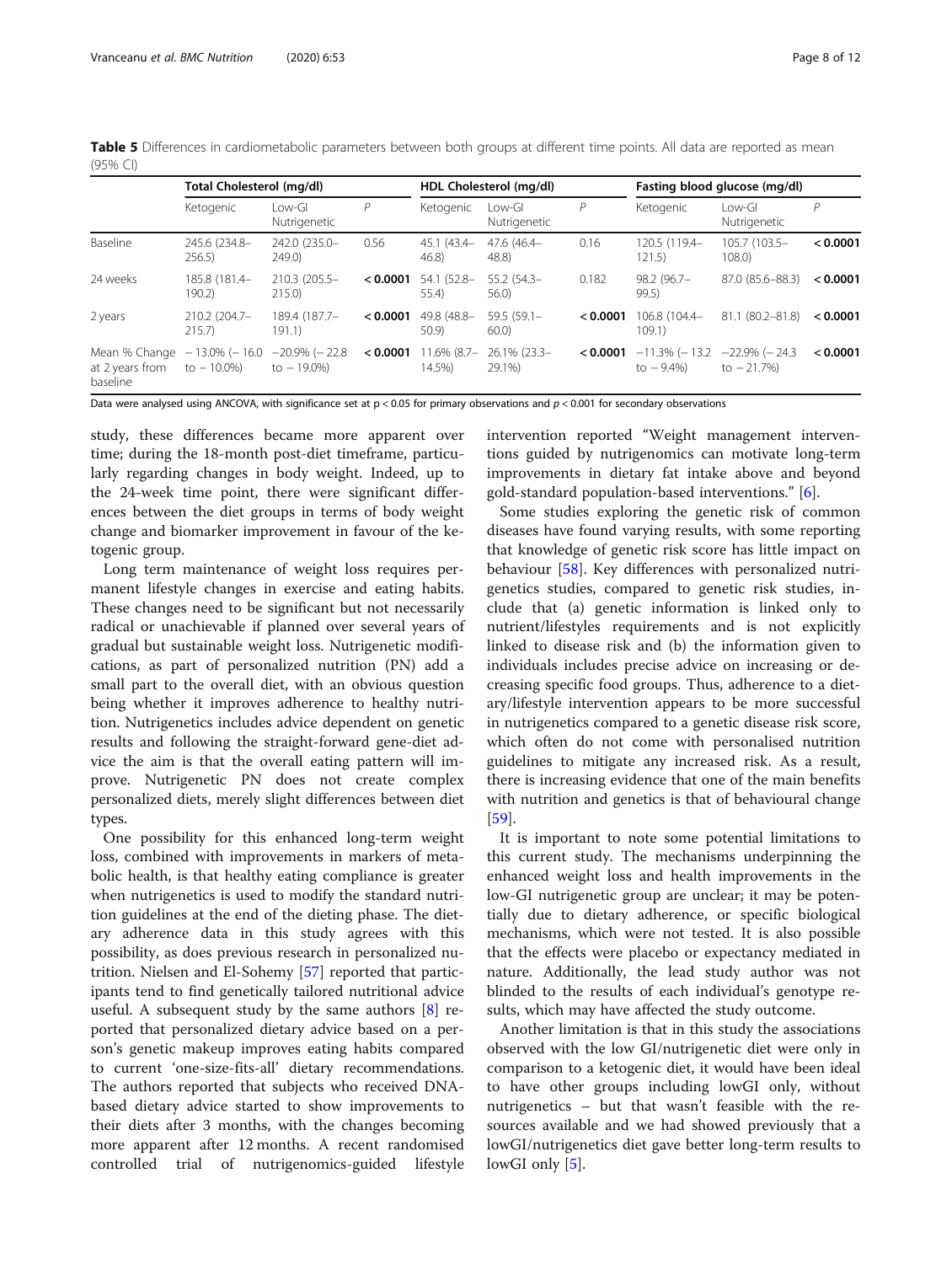<span id="page-8-0"></span>

The choice of a ketogenic diet as the control diet has the potential to alter the results; a ketogenic diet can be difficult to adhere to for certain individuals [\[60\]](#page-11-0). A ketogenic diet may also disturb basal metabolic processes leading to adverse reactions when returning to standard nutrition. Additionally, fasting blood glucose was significantly lower at baseline in the low-GI nutrigenetic group when compared to the ketogenic diet. The low-GI nutrigenetic group lowered their fasting blood glucose to a greater extent in this study, and the baseline differences may have contributed to this variation between groups. It is not clear why these baseline differences were present, but they overlapped.

An additional limitation is that the population used in this study were almost exclusively obese; it is not clear whether such a lifestyle modification would be effective in non-obese, but overweight, individuals –

although other studies demonstrated an improved healthy-eating index in such people [\[61](#page-11-0)]. However, despite these issues, the study addressed an important unmet need to generate real world data; a common issue with clinical trials is that participant behaviour may be altered simply by being part of a study [[62\]](#page-11-0). It has been increasingly recognized that such data in real world settings is needed to improve health outcomes [[63](#page-11-0)]. Thus, we believe that the present study does accurately represent the real-world, in which high-risk individuals were given a dietary intervention in order to improve health. Study subjects were European Caucasians; ethnicity is a known potential modifier of gene-diet interactions, so it's not clear whether the findings of this study would hold true for other populations, although the majority of the variants utilised here are functional—i.e. they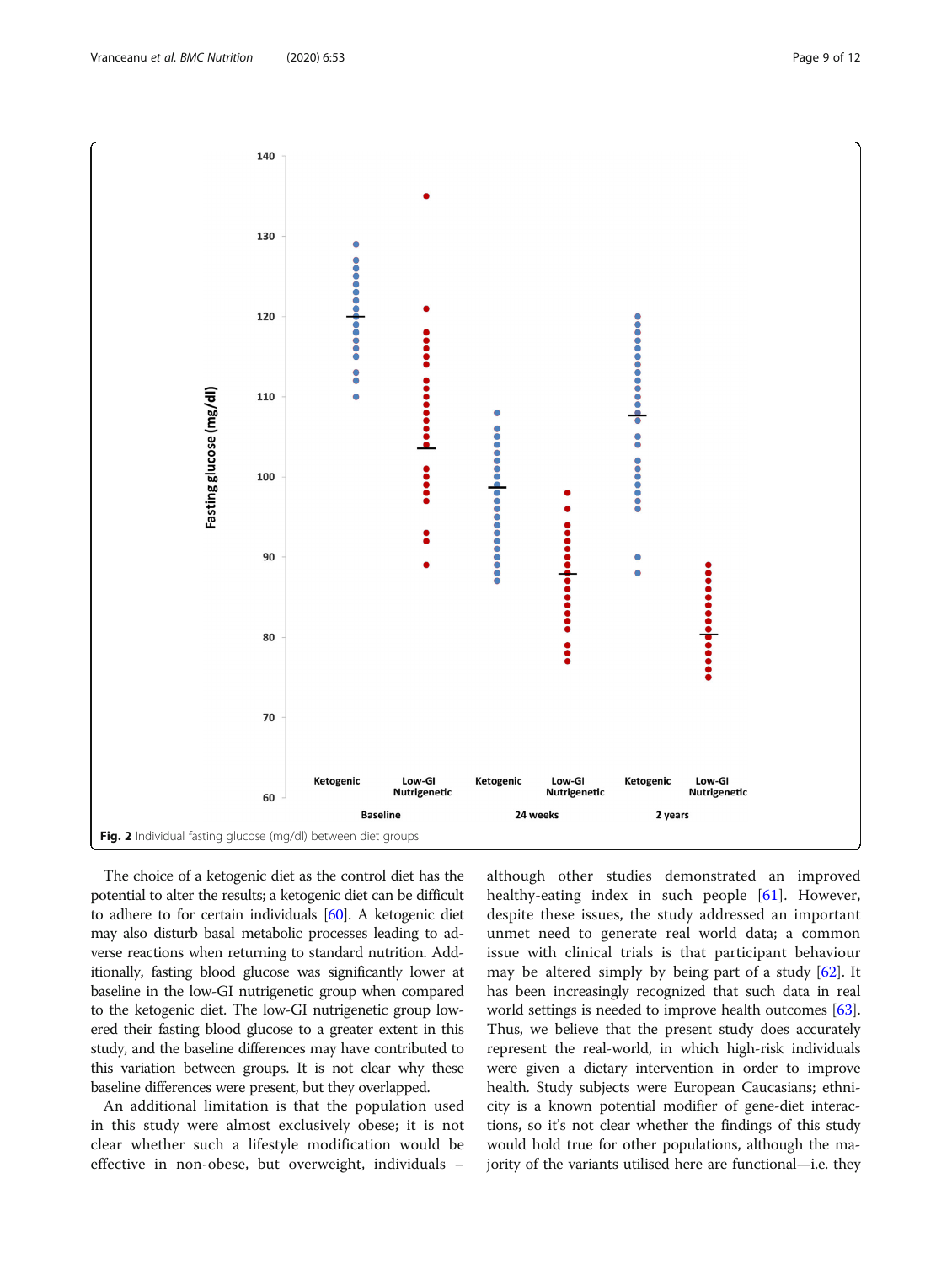<span id="page-9-0"></span>

directly affect the protein—and so their effect should be the similar regardless of ethnicity. Further research in this area should examine the use of a low-GI nutrigenetic personalized nutrition to reduce the risk of developing obesity or metabolic syndromes in healthy, non-obese subjects, as well as replicating the results of this study in populations of non-European ethnicity. Finally, this study utilised a low-GI, nutrigenetic diet, and compared the outcomes of this diet to a ketogenic diet. As the ketogenic diet group did not undergo genetic testing, and have their nutritional intervention tailored to their genetic results, a next study should look at the addition of nutrigenetic advice after the 24-week ketogenic diet, to see if the benefits of the ketogenic diet are maintained in the long term, especially as after the 24-week diet and benefits were mostly greater in the ketogenic group.

# Conclusions

The results of this study suggest that a 24-week, ketogenic diet was superior to a low-GI nutrigenetic diet

at improving weight loss and health markers compared to baseline upon completion of the dietary intervention, but at 18-month follow up the low-GI nutrigenetic group fared better. These findings suggest that despite the better results in the ketogenic group following a 24-week dietary intervention, over longer periods the low-GI nutrigenetic diet may be useful in the treatment of both obesity and altered blood markers of metabolic health, and that these benefits appear to be maintained following the completion of a dietary intervention, an effective aid in long term lifestyle changes leading to sustained weight loss and health improvements.

## Supplementary information

Supplementary information accompanies this paper at [https://doi.org/10.](https://doi.org/10.1186/s40795-020-00370-7) [1186/s40795-020-00370-7](https://doi.org/10.1186/s40795-020-00370-7).

Additional file 1. S1. Sample Ketogenic Diet meal plan. S2. Sample Nutrigenetic (Low Carbohydrate) meal plan. S3. Sample Nutrigenetic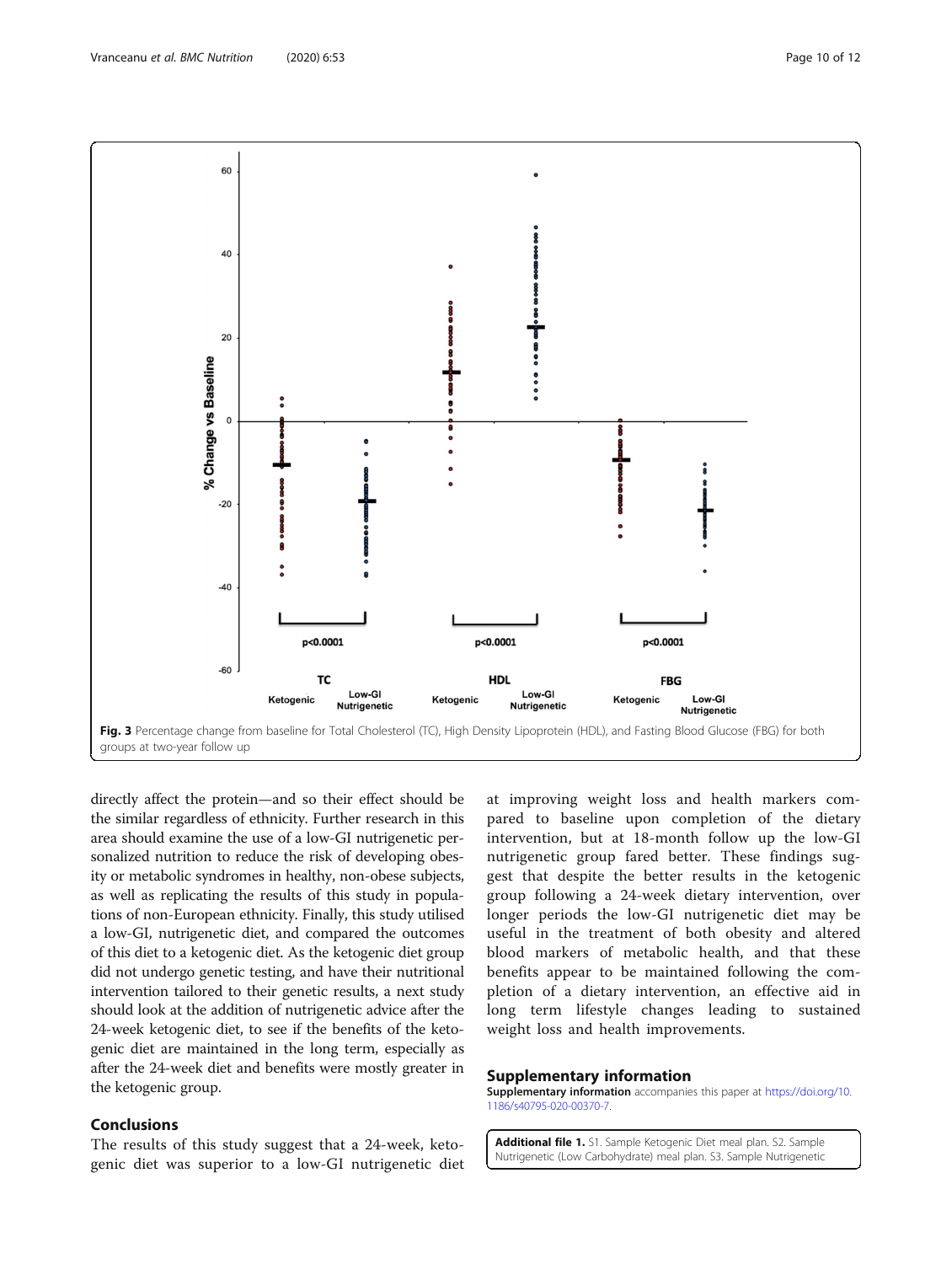## <span id="page-10-0"></span>**Abbreviations**

BMI: Body mass index; EU: European Union; FBG: Fasting blood glucose; GL: Glycaemic load; HDL: high-density lipoprotein cholesterol; Low-GI: Lowglycaemic index; LowGI/NG: Low-Glycaemic Index nutrigenetic diet; PN: Personalized nutrition; RDA: Recommended daily allowance; SNP: SINGLE Nucleotide Polymorphism; TC: Total cholesterol

# Acknowledgements

Not applicable.

# Authors' contributions

MV recruited the subjects, designed the project, collected data, and authored the first draft. CP re-worked the first draft into the final, published version, and provided data analysis. LF assisted in the design and delivery of the nutritional intervention and had significant input on re-working the first draft. IEP, DSP, SS and AAS carried out data analysis and statistical testing and had significant input on re-working the first draft. KG assisted in project design, data analysis, and manuscript preparation. All authors read and approved the final manuscript.

#### Funding

No funding was received in support of this project.

#### Availability of data and materials

The datasets used and/or analysed during the current study are available from the corresponding author on reasonable request.

### Ethics approval and consent to participate

This research complied with the guidelines for human studies and was conducted ethically in accordance with the World Medical Declaration of Helsinki. All participants gave their written informed consent to participate in this study, and the study protocol was approved by the Ethics Committee of the University and Pharmacy, Cluj Napoca, Romania (registration number  $(444)$ 

#### Consent for publication

Not applicable.

#### Competing interests

CP is a former employee of DNAfit Life Sciences; he receives no financial benefits at present from either DNAfit or Prenetics. At the time of the study, and during the writing of the manuscript, he was a full-time employee of DNAfit Life Sciences. SS is an employee of Prenetics, a genetic testing company. KG is Chief Scientific Officer of DNAFit Life Sciences, and is the founder and director of Eurogenetica Ltd. MV uses Eurogenetica tests, among others, in the clinic. LF, AS, DSP, and IP have no competing interests to declare, and receive no financial benefits from either DNAfit or Prenetics.

#### Author details

<sup>1</sup>Department of Toxicology, Iuliu Hatieganu University of Medicine and Pharmacy, Cluj Napoca, Romania. <sup>2</sup>Institute of Coaching and Performance, School of Sport and Wellbeing, University of Central Lancashire, Preston, UK. 3 Department of Bromatology and Hygiene, Iuliu Hatieganu University of Medicine and Pharmacy, Cluj Napoca, Romania. <sup>4</sup>Department of Nutrigenetics and Personalized Nutrition, Eurogenetica, Rome, Italy. <sup>5</sup> Prenetics Ltd, Quarry Bay, Hong Kong SAR, China. <sup>6</sup> Arab Gulf University, Manama, Bahrain. <sup>7</sup> Prenetics DNAfit Research Centre, London, UK.

# Received: 9 May 2020 Accepted: 4 August 2020 Published online: 24 September 2020

#### References

1. Ng M, Fleming T, Robinson M, Thomson B, Graetz N, Margono C, et al. Global, regional, and national prevalence of overweight and obesity in children and adults during 1980-2013: A systematic analysis for the Global Burden of Disease Study 2013. Lancet. 2014;384(9945):766–81.

- 2. Thom G, Lean M. Is there an optimal diet for weight management and metabolic health? Gastroenterology. 2017;152(7):1739–51.
- 3. Palou A, Serra F, Bonet ML, Picó C. Obesity: Molecular bases of a multifactorial problem. Eur J Nutr. 2000;39:127–44.
- 4. Soeliman FA, Azadbakht L. Weight loss maintenance: A review on dietary related strategies. J Res Med Sci. 2014;19:268–75.
- 5. Arkadianos I, Valdes AM, Marinos E, Florou A, Gill RD, Grimaldi KA. Improved weight management using genetic information to personalize a calorie controlled diet. Nutr J. 2007;6(29). <https://doi.org/10.1186/1475-2891-6-29>.
- 6. Horne J, Gilliland J. Enhanced long-term dietary change and adherence in a nutrigenomics-guided lifestyle intervention compared to a populationbased (GLB/DPP) lifestyle intervention for weight management: results from the NOW randomised controlled trial. BMJ Nutrition, Prevention & Health. 2020;3. <https://doi.org/10.1136/bmjnph-2020-000073>.
- 7. Horne J, Gilliland J, Madill J. Assessing the effectiveness of actionable nutrigenomics and lifestyle genomics interventions for weight management in clinical practice: A critical, scoping review with directions for future research. Nutrition and Health, 2020;26(3):167–173. [http://journals.sagepub.](http://journals.sagepub.com/doi/10.1177/0260106020928667) [com/doi/10.1177/0260106020928667](http://journals.sagepub.com/doi/10.1177/0260106020928667).
- 8. Nielsen DE, El-Sohemy A. Disclosure of Genetic Information and Change in Dietary Intake: A Randomized Controlled Trial. DeAngelis MM, editor. PLoS One. 2014;9(11):e112665.
- 9. Ashfield-watt PAL, Pullin CH, Whiting JM, Clark ZE, Moat SJ, Newcombe RG, et al. Methylenetetrahydrofolate reductase 677C  $\rightarrow$  T genotype modulates homocysteine responses to a folate-rich diet or a low-dose folic acid supplement : a randomized controlled trial. Am J Clin Nutr. 2002;76(1):180–6.
- 10. Cornelis MC, El-Sohemy A, Kabagambe EK, Campos H. Coffee, CYP1A2 genotype, and risk of myocardial infarction. JAMA J Am Med Assoc. 2006;295(10):1135–41.
- 11. Hindy G, Sonestedt E, Ericson U, Jing X-J, Zhou Y, Hansson O, et al. Role of TCF7L2 risk variant and dietary fibre intake on incident type 2 diabetes. Diabetologia. 2012;55(10):2646–54.
- 12. Li H, Kantoff PW, Giovannucci E, Leitzmann MF, Gaziano JM, Stampfer MJ, et al. Manganese Superoxide Dismutase Polymorphism , Prediagnostic Antioxidant Status , and Risk of Clinical Significant Prostate Cancer. Cancer Res. 2005;6:2498–504.
- 13. Tsang BL, Devine OJ, Cordero AM, Marchetta CM, Mulinare J, Mersereau P, et al. Assessing the association between the methylenetetrahydrofolate reductase (MTHFR) 677C>T polymorphism and blood folate concentrations: a systematic review and meta-analysis of trials and observational studies. Am J Clin Nutr. 2015;101(6):1286–94.
- 14. Wald DS, Law M, Morris JK. Homocysteine and cardiovascular disease: evidence on causality from a meta-analysis. BMJ. 2002;325:1202.
- 15. Flegal KM, Kit BK, Orpana H, Graubard BI. Association of all-cause mortality with overweight and obesity using standard body mass index categories a systematic review and meta-analysis. JAMA - Journal of the American Medical Association. 2013;309:71–82.
- 16. Stamler J, Wentworth D, Neaton JD. Is Relationship Between Serum Cholesterol and Risk of Premature Death From Coronary Heart Disease Continuous and Graded?: Findings in 356 222 Primary Screenees of the Multiple Risk Factor Intervention Trial (MRFIT). JAMA J Am Med Assoc. 1986;256(20):2823–8.
- 17. Goldbourt U, Yaari S, Medalie JH. Isolated low HDL cholesterol as a risk factor for coronary heart disease mortality. A 21-year follow-up of 8000 men. Arterioscler Thromb Vasc Biol. 1997;17(1):107–13.
- 18. Bonora E, Muggeo M. Postprandial blood glucose as a risk factor for cardiovascular disease in Type II diabetes: The epidemiological evidence. Diabetologia. 2001;44:2107–14.
- 19. Gardner CD, Kiazand A, Alhassan S, Kim S, Stafford RS, Balise RR, et al. Comparison of the Atkins, Zone, Ornish, and LEARN diets for change in weight and related risk factors among overweight premenopausal women: The A to Z weight loss study: A randomized trial. J Am Med Assoc. 2007; 297(9):969–77.
- 20. Gardner CD, Trepanowski JF, Gobbo LCD, Hauser ME, Rigdon J, Ioannidis JPA, et al. Effect of low-fat VS low-carbohydrate diet on 12-month weight loss in overweight adults and the association with genotype pattern or insulin secretion the DIETFITS randomized clinical trial. JAMA. 2018;319(7):667–79.
- 21. Freire R. Scientific evidence of diets for weight loss: Different macronutrient composition, intermittent fasting, and popular diets. Nutrition. 2020;69:110549.
- 22. Paoli A, Rubini A, Volek JS, Grimaldi KA. Beyond weight loss: A review of the therapeutic uses of very-low-carbohydrate (ketogenic) diets. Eur J Clin Nutr. 2013;67(8):789–96.